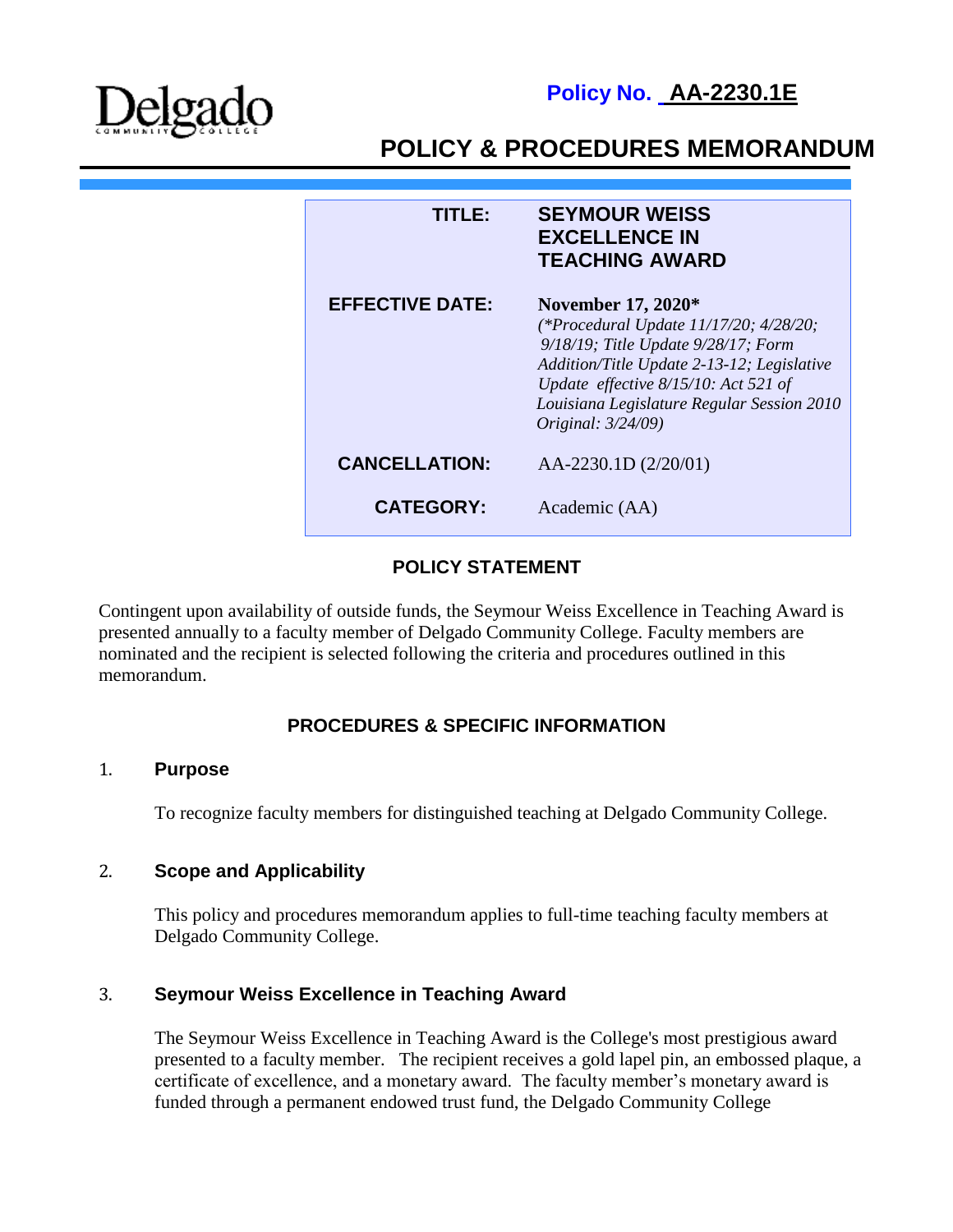Seymour Weiss Endowed Professorship. This endowment is made possible through the Board of Regents' Louisiana Education Quality Support Fund (LEQSF) program and is jointly funded by the LEQSF and the Delgado Community College Foundation Seymour Weiss Trust Fund. In addition, all Excellence in Teaching *nominees* have first preference for funding to attend the current year's National Institute for Staff and Organizational Development (NISOD) Conference.

# 4. **Nomination Criteria**

To be eligible for the Seymour Weiss Excellence in Teaching Award, a candidate must:

- A. Have been a full-time, regular faculty member of Delgado Community College for at least four (4) consecutive years when nominated.
- B. Provide classroom instruction for at least 60% of his/her full-time assignment for the past four years at the College, provided that half (20%) of the 40% released time must be teaching-related and not administrative. For example, this includes, but is not limited to, faculty members who are involved in Title III, clinicals/practicums, and theater or newspaper production, etc." An explanation for other interruptions in teaching service must be accompanied by well-documented evidence. Such interruptions may not exceed one year.
- C. Not have been a recipient of the award during the prior five (5) years.

## 5. **Nominating Procedure**

- A. On the date specified in the timeline, the list of potential candidates is circulated by the Dean of the academic division. Those wishing to decline should make it known to the Dean of the academic division before the process continues.
- B. Consistent with the criteria defined in "5C" below, City Park Campus nominates faculty members for each academic division represented on the campus to include Jefferson Site, Sidney Collier Site, and River City Site. Charity School of Nursing and West Bank Campus nominate faculty at large, one per twenty (20) eligible faculty, for a maximum of two (2).
- C. Faculty members in each academic division (as defined in "5B" above) nominate one (1) candidate from that division for the Seymour Weiss Excellence in Teaching Award; academic divisions having more than twenty (20) potential candidates are permitted two (2) nominees. The nominating procedure is determined by the faculty of each division.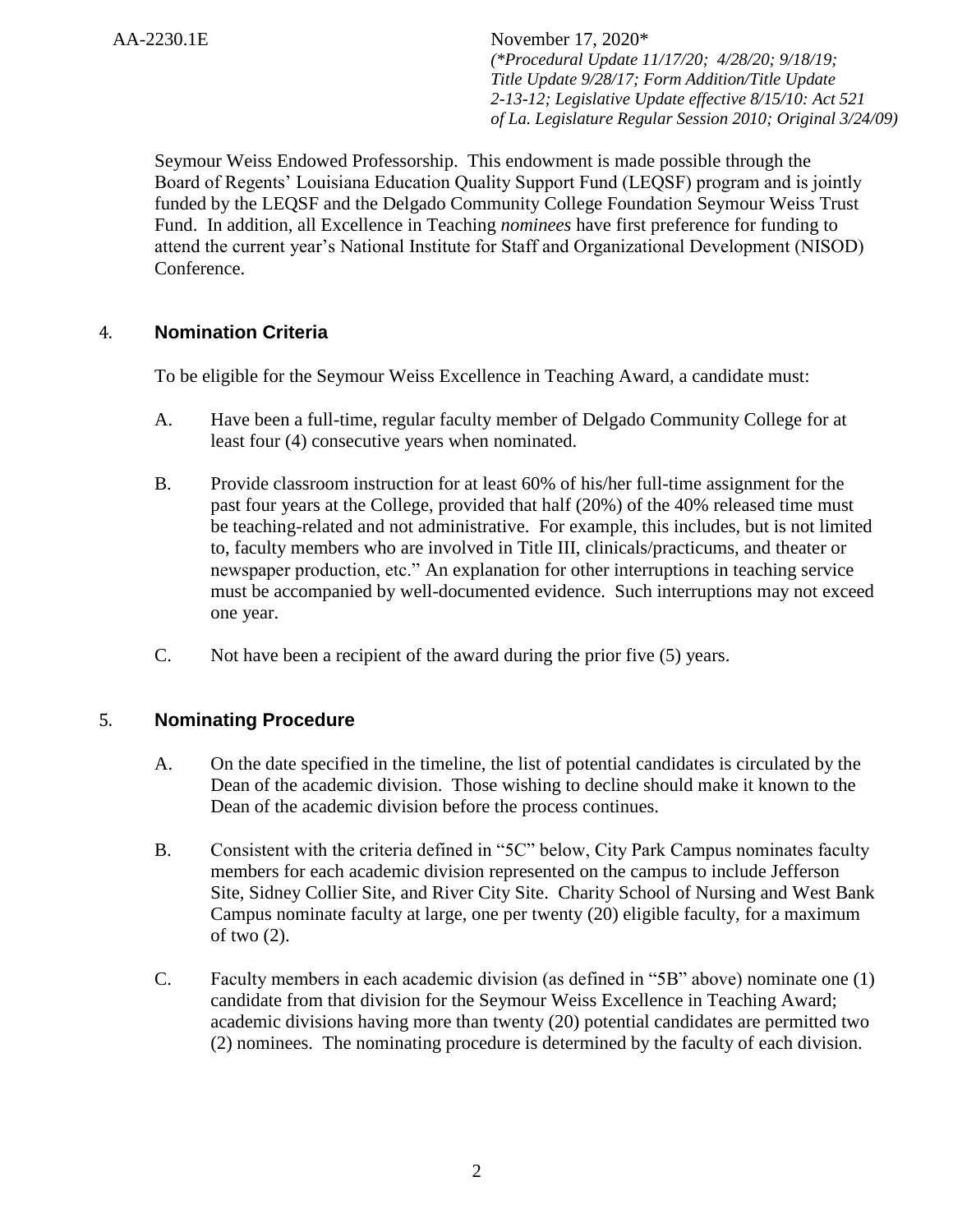- D. The Dean<sup>\*\*</sup> of the academic division must:
	- (1) ensure that a fair and systematic method is used to determine the nominees. (The Dean\*\* of the academic division and a faculty member tally the votes.)
	- (2) ascertain acceptance of the nomination and inform those who decline that they are eligible to participate in the luncheon, which recognizes those nominated, but are not eligible for further activities related to the award [including National Institute for Staff and Organizational Development (NISOD) Conference] for the current year.
	- (3) forward to the Committee Chair the name and original of [Seymour Weiss](http://docushare3.dcc.edu/docushare/dsweb/Get/Document-4424)  [Excellence in Teaching Award Nomination Acceptance Form, Form 2230/001](http://docushare3.dcc.edu/docushare/dsweb/Get/Document-4424) of the faculty member in the division who has been nominated and has accepted the nomination (i.e., has submitted an award nomination acceptance form and has agreed to complete the application process) for the award.

*\*\* = Or the appropriate campus/site administrator or designee, as appointed by the Vice Chancellor for Academic Affairs.*

- E. To be considered for the award and participate in further activities related to the award [including National Institute for Staff and Organizational Development (NISOD) Conference] for the current year, nominees must:
	- (1) Submit a [Seymour Weiss Excellence in Teaching Award Nomination](http://docushare3.dcc.edu/docushare/dsweb/Get/Document-4424)  [Acceptance Form, Form 2230/001](http://docushare3.dcc.edu/docushare/dsweb/Get/Document-4424) to the Division Dean.
	- (2) Compile, in cooperation with the Dean of the academic division, a packet containing the following information.
		- a. Curriculum vitae or resume.
		- b. Student recommendations. (maximum of five)
		- c. Colleague recommendations. (maximum of five)
		- d. Supervisor evaluations. (minimum three years to include the most recent)
		- e. Dean of the academic division's letter of support, if appropriate.
	- (3) Submit packet electronically to the Excellence in Teaching Award Committee Chair.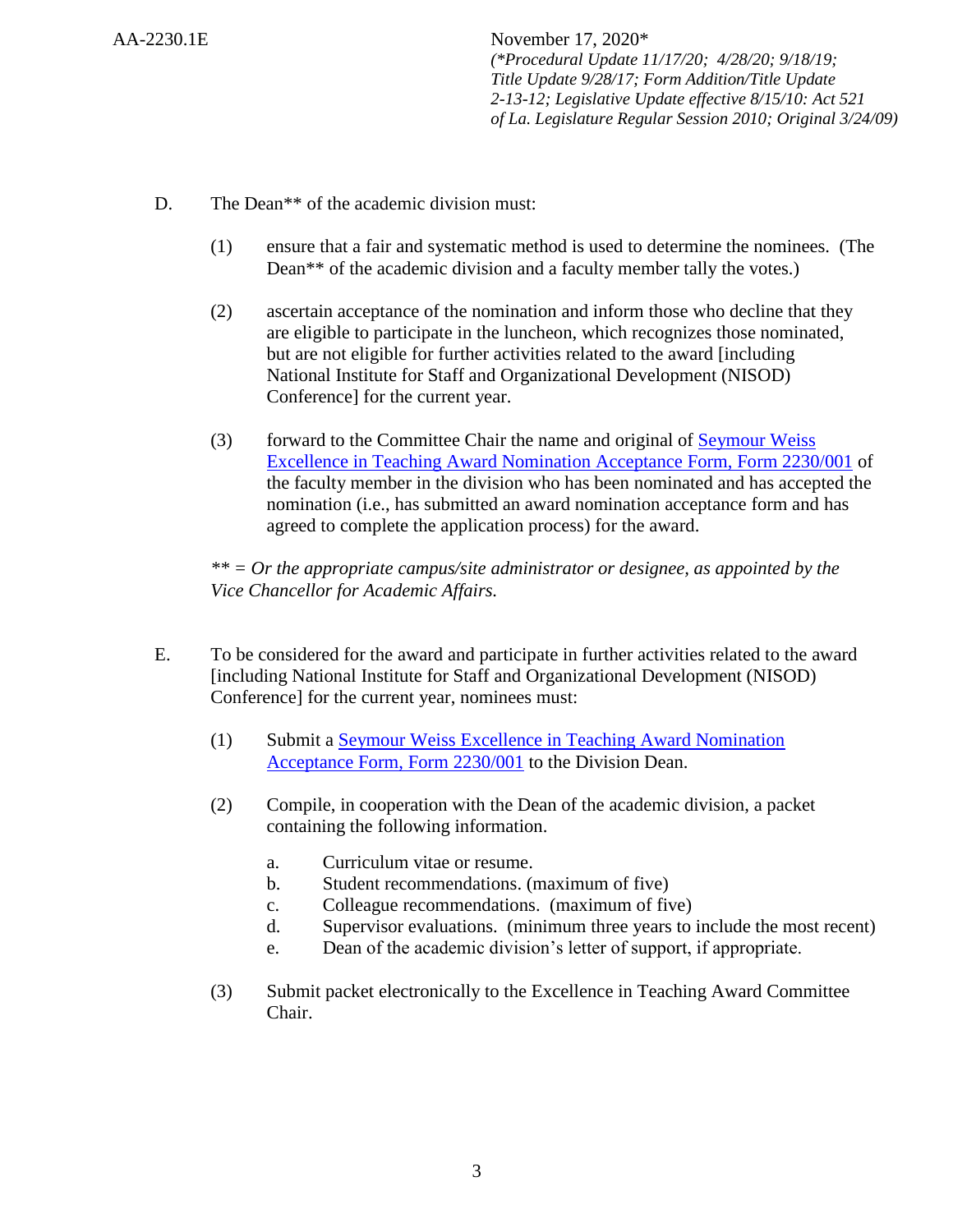# 6. **Selection Criteria**

# A. **Primary Criterion: Exemplary Classroom Instruction**

Exemplary classroom instruction can be identified by the extent to which the instructor manifests the art and science of teaching. The art of teaching requires energy, enthusiasm, commitment and personal discipline. Exemplary teaching means caring for and being knowledgeable of both the student taught and the material to be learned.

Exemplary classroom instruction involves dialogue between teacher and learner in which teacher, learner and the material taught and learned are transformed. Exemplary teachers are recognized and admired for their mastery of the art, the techniques, and the forms of teaching.

# B. **Related Criteria**

- (1) Competence in subject matter or discipline.
- (2) Academic and/or professional preparation.
- (3) Peer recognition.
- (4) Service to the discipline or field of study.
- (5) Productive student contact outside the classroom.

## 7. **Evaluation of Nominees**

In consideration of the Selection Criteria in Section 6, the evaluation of nominees is threefold: by students; by colleagues within the College and within the collegial and/or professional community at large, and by Deans of the academic divisions.

## A. **Student Recommendations: 35% of Total Evaluation**

Letters of recommendation from no more than five students must be included.

## B. **Colleague Recommendations: 35% of Total Evaluation**

Candidates submit letters of recommendation from no more than five colleagues. Candidates should consider colleagues within their division, within the College, and within the collegial or professional community at large.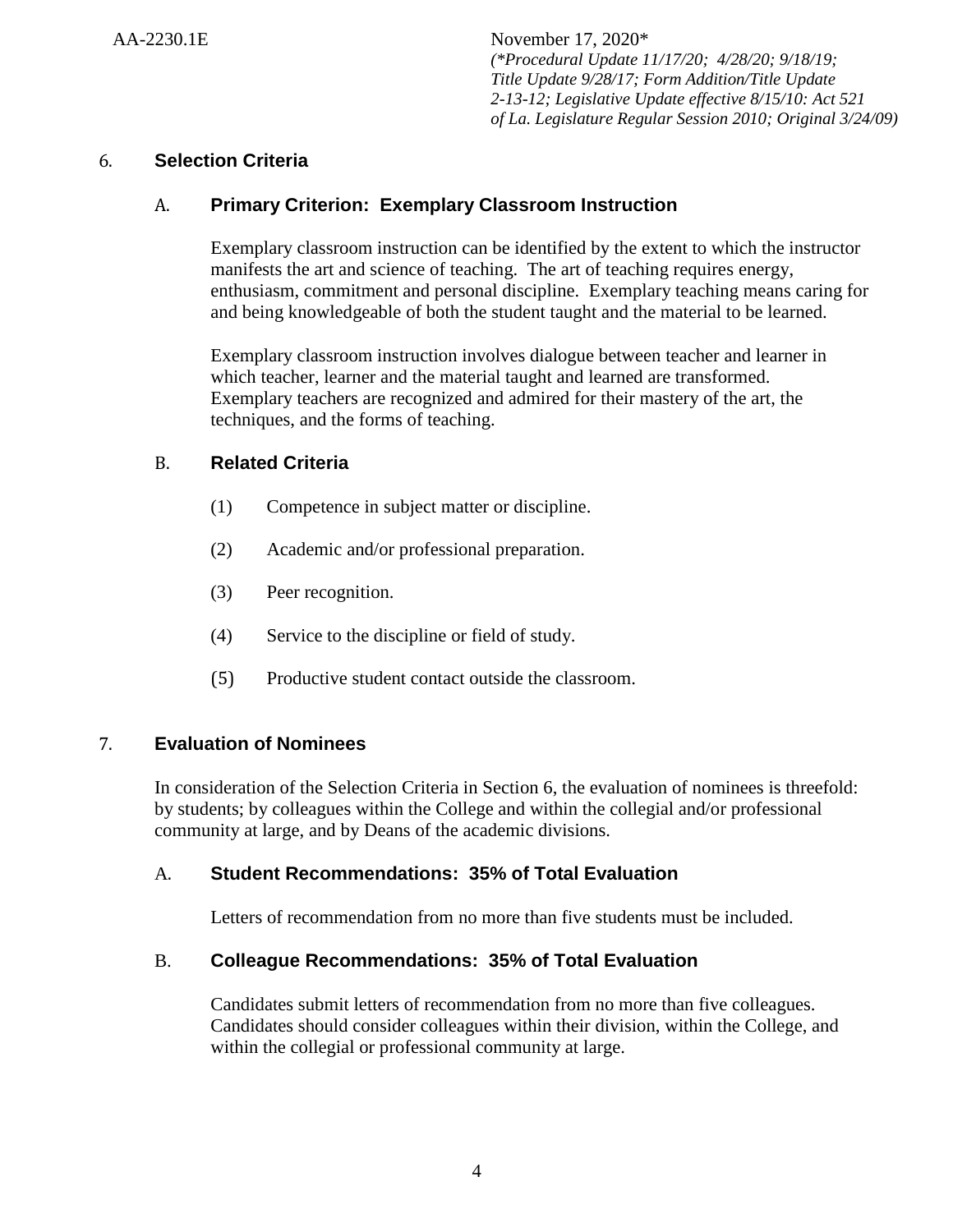# C. **Academic Division Evaluation: 30% of Total Evaluation**

The following are included in this section:

- Supervisor evaluations. (minimum three years to include the most recent)
- Curriculum Vitae or Resume.
- Letter of support from the current Dean of the academic division, if appropriate.

#### 8. **Selection Process**

An [Excellence in Teaching Award Committee](http://docushare3.dcc.edu/docushare/dsweb/Get/Document-1989) composed of full-time faculty members of Delgado Community College is appointed each fall to serve for the academic year. The [function](http://docushare3.dcc.edu/docushare/dsweb/Get/Document-135) of this committee is to review information furnished on each nominee and to select and recommend the faculty member to receive the Seymour Weiss Excellence in Teaching Award.

The Committee's recommendation for the Seymour Weiss Excellence in Teaching Award is forwarded to the Vice Chancellor for Academic Affairs who submits it to the Chancellor for final approval.

#### **Timetable**

| October 15                      | Chair of the Excellence in Teaching Award Committee requests the<br>Deans of the academic divisions to begin the nomination procedure.                                                                                                                                                                                                       |
|---------------------------------|----------------------------------------------------------------------------------------------------------------------------------------------------------------------------------------------------------------------------------------------------------------------------------------------------------------------------------------------|
| November 15                     | Division Deans submit names and originals of award nomination<br>acceptance forms of faculty members who have been nominated and have<br>accepted the nomination (i.e., have submitted an award nomination<br>acceptance form and agree to complete the application process) for the<br>award to the Excellence in Teaching Award Committee. |
| January 31                      | Nominees submit packets electronically to the Committee Chair through<br>the College's learning management system.                                                                                                                                                                                                                           |
| March 15                        | Committee's selection of the faculty member recommended to receive the<br>Seymour Weiss Excellence in Teaching Award is submitted to the Vice<br><b>Chancellor for Academic Affairs.</b>                                                                                                                                                     |
| April 15                        | Vice Chancellor for Academic Affairs presents the recommended<br>recipient to the Chancellor for final approval.                                                                                                                                                                                                                             |
| Commencement<br>Exercises (May) | Presentation of award.                                                                                                                                                                                                                                                                                                                       |